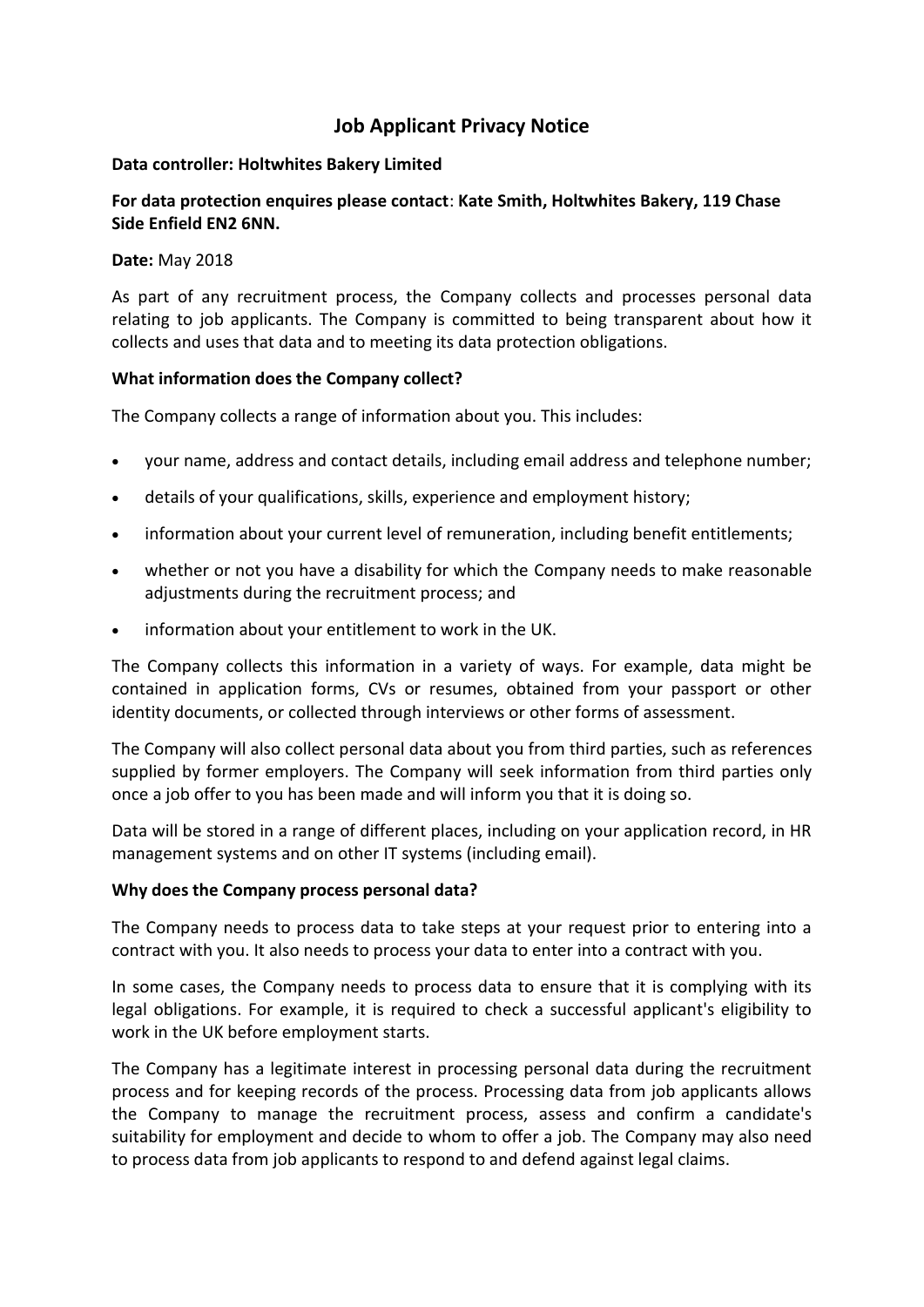Where the Company relies on legitimate interests as a reason for processing data, it has considered whether or not those interests are overridden by the rights and freedoms of employees or workers and has concluded that they are not.

The Company processes health information if it needs to make reasonable adjustments to the recruitment process for candidates who have a disability. This is to carry out its obligations and exercise specific rights in relation to employment.

If your application is unsuccessful, the Company will keep your personal data on file in case there are future employment opportunities for which you may be suited. The Company will ask for your consent before it keeps your data for this purpose and you are free to withdraw your consent at any time.

## **Who has access to data?**

Your information will be shared internally for the purposes of the recruitment exercise. This includes members of the HR and recruitment team, interviewers involved in the recruitment process, managers in the business area with a vacancy and IT staff if access to the data is necessary for the performance of their roles.

The Company will not share your data with third parties, unless your application for employment is successful and it makes you an offer of employment. The Company will then share your data with former employers to obtain references for you.

Your data may be transferred outside the European Economic Area (EEA), for example, where some of our third party providers are located outside of the EEA.

Where the Company transfers your personal data to countries where there is no adequacy decision by the European Commission in respect of that country, it will put in place certain measures to ensure that your personal data does receive an adequate level of protection, such as contractual clauses that have been approved by the European Commission.

# **How does the Company protect data?**

The Company takes the security of your data seriously. The Company has internal policies and controls in place to try to ensure that your data is not lost, accidentally destroyed, misused or disclosed, and is not accessed except by its employees in the performance of their duties.

The Company limits access to your personal data to those employees, agents, contractors and other third parties who have a business need to know such data. Where the Company engages third parties to process personal data on its behalf, they do so on the basis of written instructions, are under a duty of confidentiality and are obliged to implement appropriate technical and organisational measures to ensure the security of data.

#### **For how long does the Company keep data?**

If your application for employment is unsuccessful, the Company will hold your data on file for 12 months after the end of the relevant recruitment process. If you agree to allow the Company to keep your personal data on file, the Company will hold your data on file for a